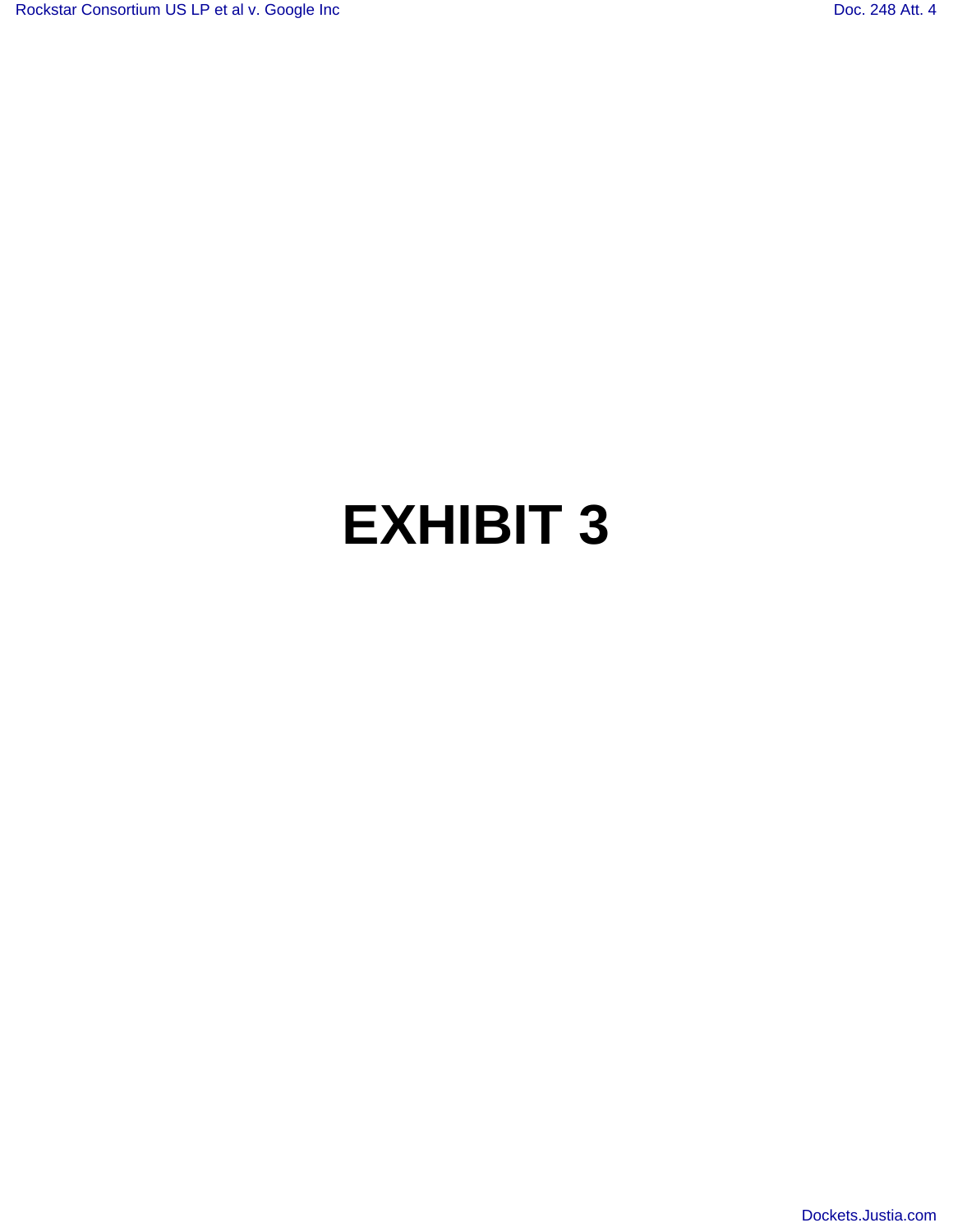|                                                                  |                     |                                                                                                                                                                                  |          |                                                 |                                                            | Search                                                                                                                |              |            |  |  |  |  |
|------------------------------------------------------------------|---------------------|----------------------------------------------------------------------------------------------------------------------------------------------------------------------------------|----------|-------------------------------------------------|------------------------------------------------------------|-----------------------------------------------------------------------------------------------------------------------|--------------|------------|--|--|--|--|
|                                                                  | Devices             | <b>BBM</b>                                                                                                                                                                       | Apps     | Software                                        | Support                                                    | Where to Buy                                                                                                          | Enterprise   | Developers |  |  |  |  |
| About<br>Us                                                      | Home                | Company                                                                                                                                                                          | About Us |                                                 |                                                            |                                                                                                                       | <b>Share</b> | 20         |  |  |  |  |
| <b>Contact Information</b>                                       |                     | <b>Contact Information</b>                                                                                                                                                       |          |                                                 |                                                            |                                                                                                                       |              |            |  |  |  |  |
| <b>Maps</b>                                                      |                     |                                                                                                                                                                                  |          | Contact information for general inquiries       |                                                            |                                                                                                                       |              |            |  |  |  |  |
| Customer<br><b>Success</b>                                       |                     | Investor inquiries: to contact BlackBerry investor relations, email investor relations@blackberry.com or call (519)<br>888-7465, ext. 75950. Learn how to obtain an investor kit |          |                                                 |                                                            |                                                                                                                       |              |            |  |  |  |  |
| Investors                                                        |                     |                                                                                                                                                                                  |          |                                                 |                                                            | Career inquiries: for more information about career opportunities at BlackBerry, or to apply online, visit BlackBerry |              |            |  |  |  |  |
| BlackBerry - Newsroom                                            | Careers.            |                                                                                                                                                                                  |          |                                                 |                                                            |                                                                                                                       |              |            |  |  |  |  |
|                                                                  |                     | <b>Corporate Head Office</b>                                                                                                                                                     |          | Contact information for BlackBerry headquarters |                                                            | <b>BlackBerry United States</b>                                                                                       |              |            |  |  |  |  |
|                                                                  | <b>BlackBerry B</b> |                                                                                                                                                                                  |          |                                                 |                                                            | <b>BlackBerry Corporation</b>                                                                                         |              |            |  |  |  |  |
| 2200 University Ave. E<br>Waterloo, ON, Canada<br><b>N2K 0A7</b> |                     |                                                                                                                                                                                  |          |                                                 |                                                            | 6700 Koll Center Parkway, #200<br>Pleasanton, CA 94566                                                                |              |            |  |  |  |  |
|                                                                  |                     | tel: (519) 888-7465                                                                                                                                                              |          |                                                 | tel: (925) 931-6065<br>fax: (925) 931-6061                 |                                                                                                                       |              |            |  |  |  |  |
|                                                                  |                     | fax: (519) 888-7884                                                                                                                                                              |          |                                                 |                                                            |                                                                                                                       |              |            |  |  |  |  |
|                                                                  |                     | View map of Waterloo offices                                                                                                                                                     |          |                                                 | BlackBerry<br>5000 Riverside Drive,<br>Irving,<br>TX 75039 |                                                                                                                       |              |            |  |  |  |  |

BlackBerry Europe

BlackBerry 200 Bath Road Slough, Berkshire United Kingdom SL1 3XE

tel: +44 (0)1753 667000 fax: +44 (0)1753 669970

Contact information for other BlackBerry offices

Manufacturing Facility **BlackBerry** 451 Phillip Street Waterloo, Ontario Canada N2L 3X2

tel: (519) 888-7465 fax: (519) 888-0021

## Mississauga

BlackBerry 4701 Tahoe Boulevard Mississauga, Ontario Canada L4W 0B5

Ottawa **BlackBerry** 4000 Innovation Drive Kanata, Ontario Canada K2K 3K1

tel: (972) 373-1700 fax: (972) 650-2006

tel: (613) 599-7465 fax: (613) 599-1922